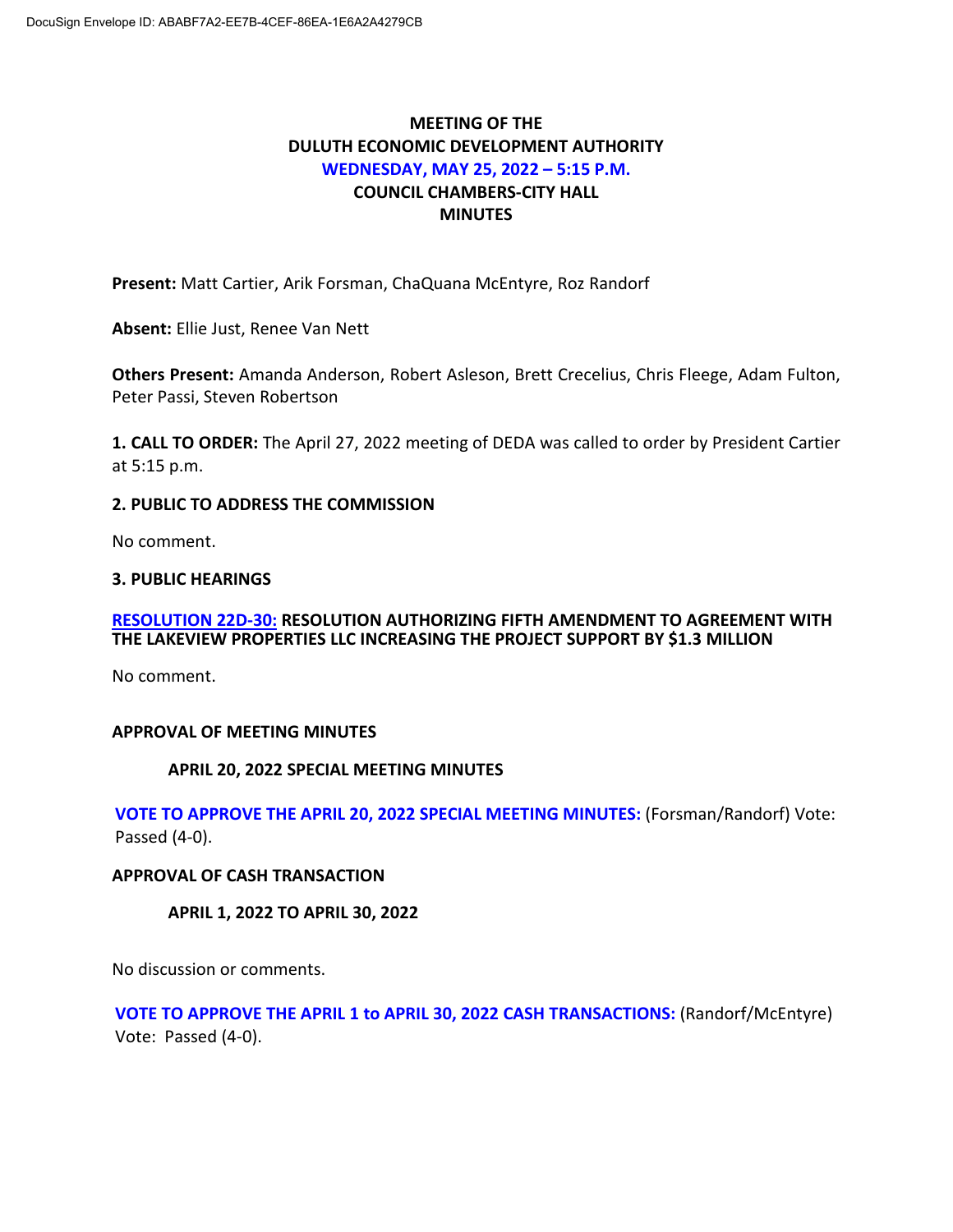#### **NEW BUSINESS**

#### **4. RESOLUTIONS FOR APPROVAL**

## **RESOLUTION 22D-26: RESOLUTION AUTHORIZING A FIRST AMENDMENT TO THE LAND SALE AGREEMENT WITH SIMPLY TINY DEVELOPMENT, LLC RELATED TO THE REBUILD DULUTH PROGRAM**

**Staff:** Director Fleege provided this allows for a 12-month extension on this multi-unit site on an infill. The developer had a late start and was working on locking down financing.

### **Discussion: N/A**

**Vote to approve resolution 22D-26:** (Randorf/McEntyre) Vote: Passed (4-0).

## **RESOLUTION 22D-27: RESOLUTION APPROVING TERMINATION OF CITY CONTRACT NO. 24268 AND AUTHORIZING AN AGREEMENT WITH NEW BURNHAM, LLC FOR ADDITONAL AFFORDABLE UNITS IN THE NEW BURNHAM APARTMENTS PROJECT.**

**Staff:** There is an existing development agreement with New Burnham. The financing office realized there was a process by which they could substitute ARP dollars which have some cumbersome reporting requirements with general dollars. The ARP dollars can be used to fund revenue shortfalls during the COVID 19 Pandemic. This was approved at Council and approves the affordability at the New Burnham project. The total amount is \$380,000 and is 10 units at 70% AMI. This will be acting as a conduit to allow these funds to increase the affordability of the units. There are no additional funds, just a substitution of funds.

**Discussion:** Commissioner Randorf noted that Council saw the same thing happen with GDC funding and inquired on whether or not commissioners would see all of the ARPA projects come through in this manner where the accounting is going to slightly change. Director Fleege answered that it is his understanding that projects in the \$6 million-dollar range have this ability and DEDA may see some of the smaller projects. Larger projects would follow the normal process. Commissioner Randorf clarified if this resolution was the same type of accounting scenario as the GDC accounting resolution and Director Fleege confirmed that it is the same and there is another one following this resolution.

Commissioner Forsman confirmed with Director Fleege that it's a 1:1 revenue replacement and asked if it would go back to Council since it's a budgetary impact or if Administration can move it. Director Fleege thought Council would be doing the movement as DEDA is just acting as a conduit.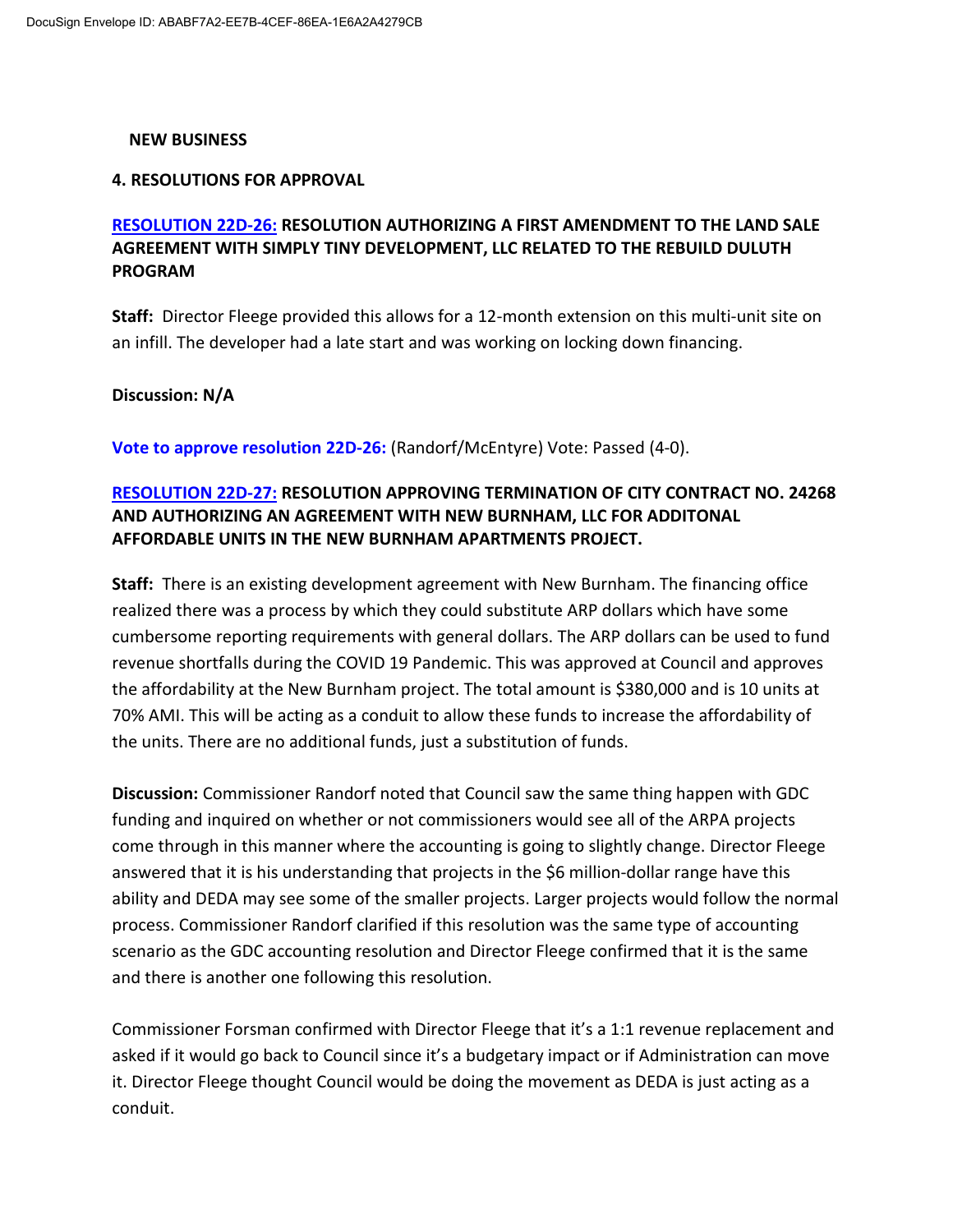Attorney Asleson added that Council has already approved the transfer of the funds and the determination of the prior agreement that is no longer applicable. DEDA's approval in excess of \$100,000 will have to go back to Council.

**Vote to approve resolution 22D-27:** (Forsman/Randorf) Vote: Passed (4-0).

Commissioner McEntyre asked about needing to possibly remove herself from a vote on the Armory Project if she had provided a letter of support for the project. President Cartier noted that the resolution regarding the Armory was to be removed from the agenda today.

## **RESOLUTION 22D-28: RESOLUTION AUTHORIZING AN AGREEMENT WITH MERGE LLC FOR ADDITIONAL AFFORDABILITY IN THE URBANE DULUTH PROJECT**

**Staff:** Director Fleege provided that this resolution is the same rationale as the prior resolutions discussion and Council has previously approved.

### **Discussion: N/A**

**Vote to approve resolution 22D-28:** (Randorf/McEntyre) Vote: Passed (4-0).

## **RESOLUTION 22D-29: RESOLUTION AUTHORIZING REDEVELOPMENT GRANT CONTRACT OF \$672,918 WITH MINNESOTA DEED FOR THE HISTORIC ARMORY PROJECT**

#### **Staff:**

**Discussion:** President Cartier noted for the Commissioners that staff needed more time with this resolution and it's being returned to staff for the June meeting.

**Resolution 22D-29 was returned to staff and there was no vote.** 

## **RESOLUTION 22D-30: RESOLUTION AUTHORIZING FIFTH AMENDMENT TO AGREEMENT WITH THE LAKEVIEW PROPERTIES LLC INCREASING THE PROJECT SUPPORT BY \$1.3 MILLION**

**Staff:** Director Fleege provided background. This a market-rate housing project on the corner of 4<sup>th</sup> Ave East and Superior Street (within the Medical District). A TIF district was approved back in 2018. The resolution reflects the length of time the project has taken and a gap exists in financing for the project due to high material costs (estimated at \$85 million now—when the project was first approved estimates were closer to \$60 million). The site is challenging and tight to work on as many other projects have been going on in close proximity. Housing is needed at all levels, both affordable and market-rate. The resolution will have to go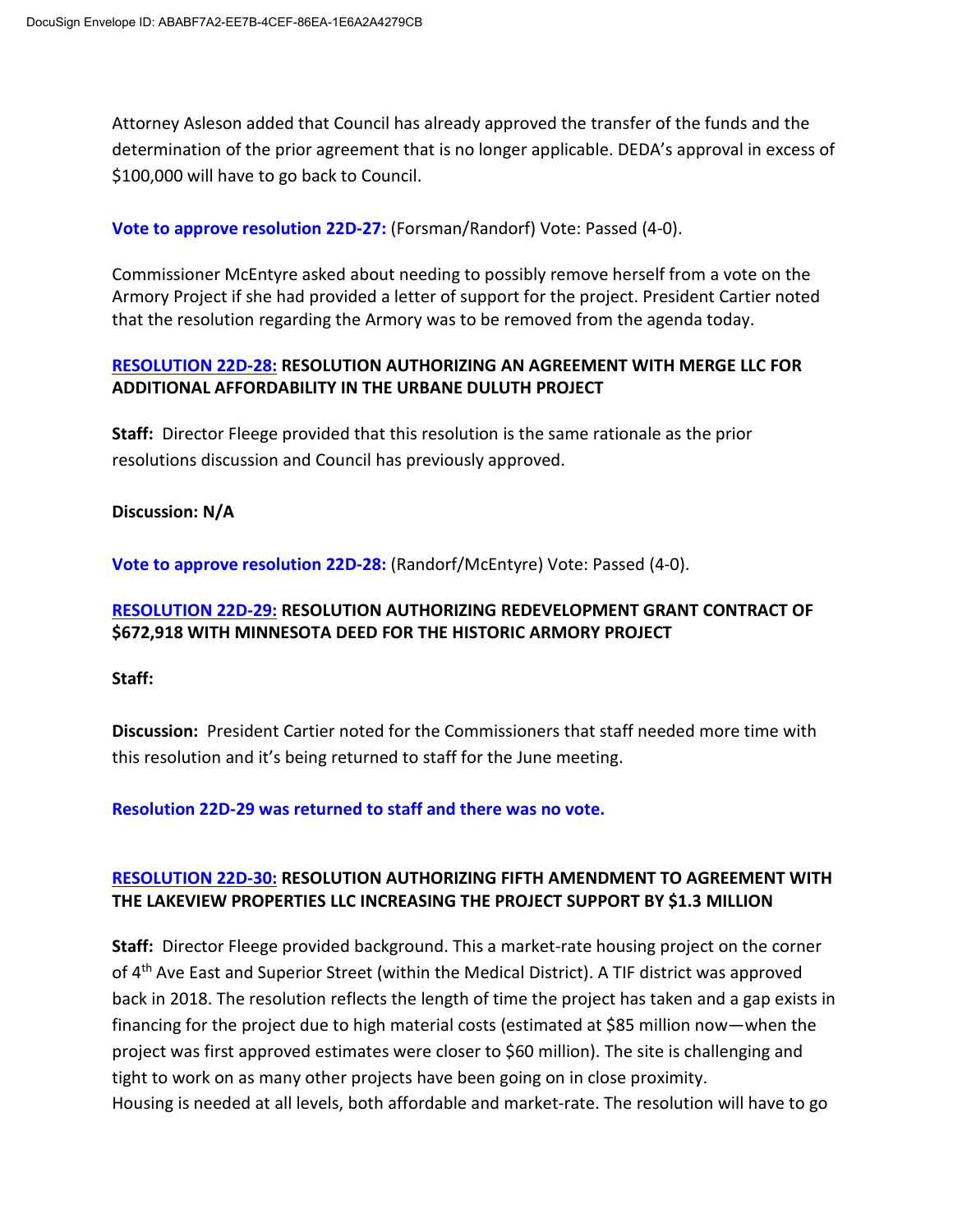to Council for final approval of the TIF increase.

**Discussion:** N/A

**Vote to approve resolution 22D-30:** (Randorf/McEntyre) Vote: Passed (4-0).

## **RESOLUTION 22D-31: RESOLUTION AUTHORIZING A LAND SALE AGREEMENT WITH SAIA, MOTOR FREIGHT**

**Staff:** This land sale agreement is out at the Atlas site (DEDA owned property). Ikonics has one of the buildings that they recently transacted with Second Harvest. This would be a new purchase agreement. The buyer intends to build a warehousing/trucking operation. This resolution allows DEDA to be able to enter into a land transaction for \$17,000 to sell the property.

**Discussion:** Commissioner Forsman asked how many acres are there. Director Fleege thought it was 3.4 acres and it's just one of the lots that SAIA will be purchasing. Commissioner McEntyre inquired about what job openings if any would be opened up to the community based off of the new development. Director Fleege noted there would be jobs with this development, but that DEDA is working through a broker so there was no firm number commitment on the number of jobs just yet. SAIA feels jobs will grow as their operation grows. There was no development agreement because they are not utilizing any public assistance. Director Fleege will report out how many jobs they will be bringing. SAIA was unsure of how quickly the business would grow so they were hesitant to do a lot of commitment to that type of development agreement. President Cartier asked if this is SAIA's first facility in Duluth. Director Fleege confirmed it is their first facility in this market so they are coming in to build a presence. SAIA is currently out of Wisconsin. Attorney Asleson pointed out that 10 FTE's was what the company had committed to. Commissioner McEntyre asked if there would be on the job training or if people needed to have a trade or certification before they are able to work. Director Fleege noted any drivers would need a CDL, but a certification may not be the case for those in the warehouse. Elena Foshay and DEED have various training programs and resources for those businesses as they relocate here. Much of the early communication was with the intermediate broker and now one on one's are starting to occur with the actual buyer.

**Vote to approve resolution 22D-31:** (Forsman/Randorf) Vote: Passed (4-0).

**RESOLUTION 22D-32: RESOLUTION OF THE DULUTH ECONOMIC DEVELOPMENT AUTHORITY FINDING PARCELS ARE OCCUPIED BY STRUCTURALLY SUBSTANDARD BUILDINGS AND MEET THE REQUIREMENTS OF A REDEVELOPMENT TAX INCREMENT FINANCING DISTRICT UNDER**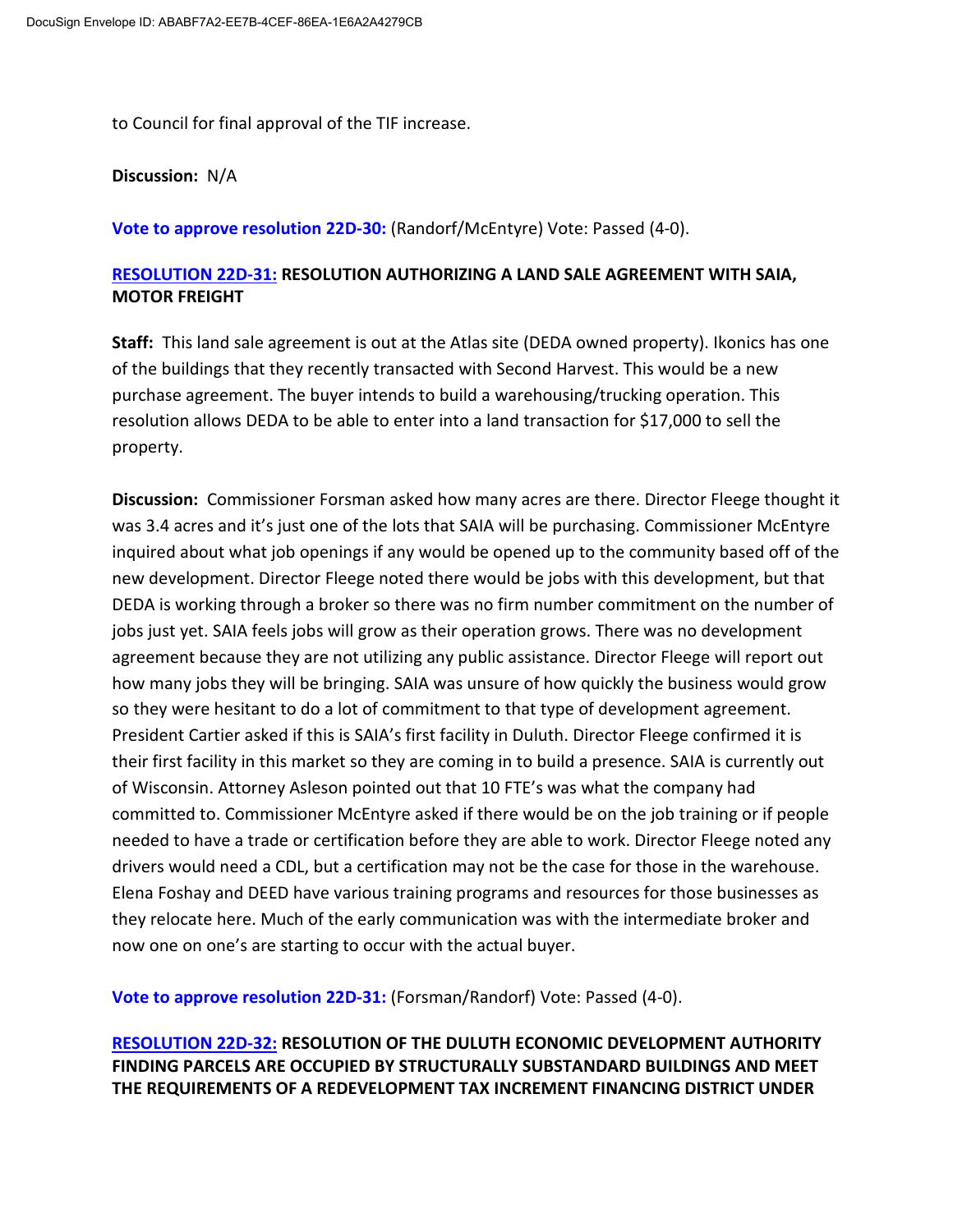#### **MINNESOTA STATUTES §469.174, SUBD. 10**

**Staff:** Director Fleege explained this resolution is the site that is the New/Old Central, the top of the hill central where the school district is building a transportation hub and their administration building. They are looking to subdivide this property and have an area that would be available for development. This is a finding by DEDA acknowledging the existing building is a blighted building and allows for a redevelopment TIF district to be created. The action allows for development over the next 3 years to be able to leverage the TIF tool. The school district is moving forward with the construction of the other two structures which is underway and they would like to be able to move forward with the demolition. A development agreement will be brought forward as things develop further.

**Discussion:** Commissioner Randorf asked if the land could be re-platted without the designation. Director Fleege explained the land could be re-platted, but to preserve the ability to create the redevelopment and to utilize the TIF under a redevelopment, that is what you're preserving is the financial tool. It will likely be housing, but it could be any number of things that could go on that site.

**Vote to approve resolution 22D-32:** (McEntyre/Randorf) Vote: Passed (4-0).

## **RESOLUTION 22D-33: RESOLUTION REJECTING NON-RESPONSIVE PROPOSAL FOR REDEVELOPMENT OF PASTORET/ROBESON BUILDINGS.**

**Staff:** Director Fleege explained this an RFP that the Planning & Economic Development Housing Team lead to evaluate if there were any viable options for historic restoration. This RFP was initially advertised over a month to begin with, but was extended to May 20, 2022 via our normal distribution channels. The RFP was posted on the city website and emailed to 700 plus subscribers. Out of the advertisement there was one response which was deemed not viable due to a lack of all required elements. This resolution is to document the rejection and this process took place.

#### **Discussion:**

#### **Vote to approve resolution 22D-33:** (Forsman/Randorf) Vote: Passed (4-0).

#### **DISCUSSION**

President Cartier circled back to Commissioner McEntyre's question about the letter of support she provided since it will be coming back up at a later meeting. Attorney Asleson would work